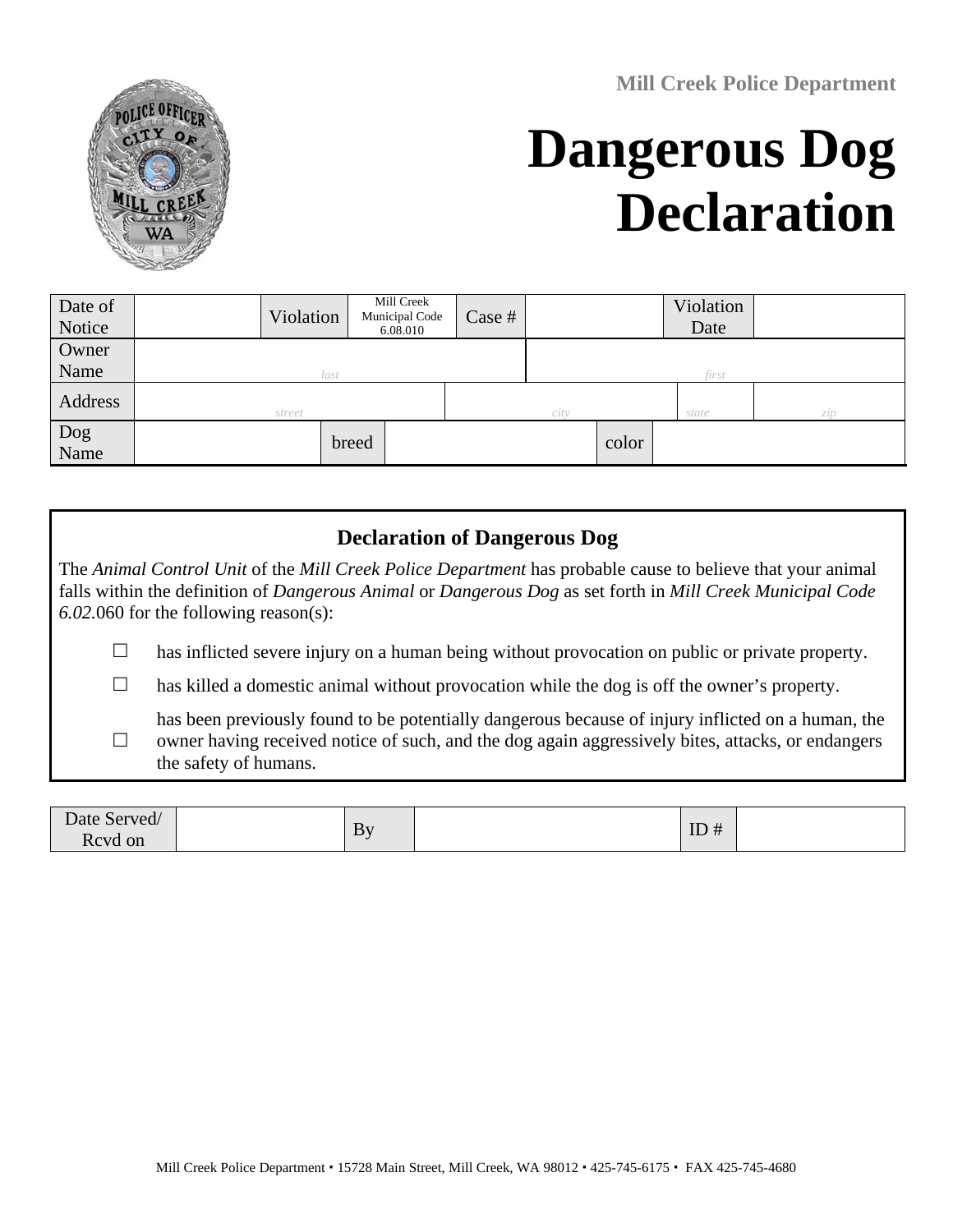## **Dangerous Dog Owner Responsibilities**

As the owner of such a dog you are required to comply with the provisions for keeping a **dangerous dog**, and must complete the below listed requirements and notify the *Mill Creek Animal Control Authority* by :

- 1. Apply to the Mill Creek Police Department for a *Certificate of Registration*.
- 2. A *dangerous dog* shall be securely confined indoors or in a securely enclosed and locked pen or structure, suitable to prevent the entry of young children and designed to prevent the animal from escaping. Such pen or structure shall have secure sides and a secure top, and shall also provide protection from the elements for the dog.
- 3. Post the premise with a clearly visible warning sign that there is a *dangerous dog* on the property. In addition, the owner shall conspicuously display a sign with a warning symbol that informs children of the presence of a dangerous dog.
- 4. Have a surety bond issued by a surety insurer qualified under chapter *48.28* in *the Revised Code of Washington*, in a form acceptable to the animal control authority in the sum of at least two hundred fifty thousand dollars (\$250,000) payable to any person injured by the dangerous dog. In lieu of obtaining a surety bond, the dog owner may show a policy of liability insurance, such as homeowner's insurance, issued by an insurer in the amount of at least two hundred fifty thousand dollars (\$250,000) insuring the owner for any personal injuries inflicted by the dog.

It is unlawful for an owner of a *dangerous dog* to permit the dog to be outside the proper enclosure unless the dog is muzzled and restrained by a substantial chain or leash and under the physical restraint of a responsible person. The muzzle shall be made in a manner that will not cause injury to the dog or interfere with its vision or respiration but shall prevent it from biting any person or animal.

## **Right to Appeal**

You, as the owner of or person having legal interest in the dog may appeal this notice. An appeal must be made in writing to the Mill Creek Chief of Police or his designee within the fifteen (15) day period after the service of this notice.

Failure to appeal this notice will constitute a waiver to all rights for an administrative hearing and appeal of the *dangerous dog* determination.

## **Failure to Comply**

Any *dangerous dog* shall be immediately confiscated by an animal control authority if the: (a) Dog is not validly registered under *RCW 16.08.080; (b)* owner does not secure the liability insurance coverage required under *RCW 16.08.080; (c)* dog is not maintained in the proper enclosure; or (d) dog is outside of the dwelling of the owner, or outside of the proper enclosure and not under physical restraint of the responsible person. The owner must pay the costs of confinement and control.

The animal control authority must serve notice upon the dog owner in person or by regular and certified mail, return receipt requested, specifying the reason for the confiscation of the *dangerous dog*, that the owner is responsible for payment of the costs of confinement and control, and that the dog will be destroyed in an expeditious and humane manner if the deficiencies for which the dog was confiscated are not corrected within twenty days.

The animal control authority shall destroy the confiscated *dangerous dog* in an expeditious and humane manner if any deficiencies required by this subsection are not corrected within twenty days of notification. In addition, the owner shall be guilty of a gross misdemeanor punishable in accordance with *RCW 9A.20.021*